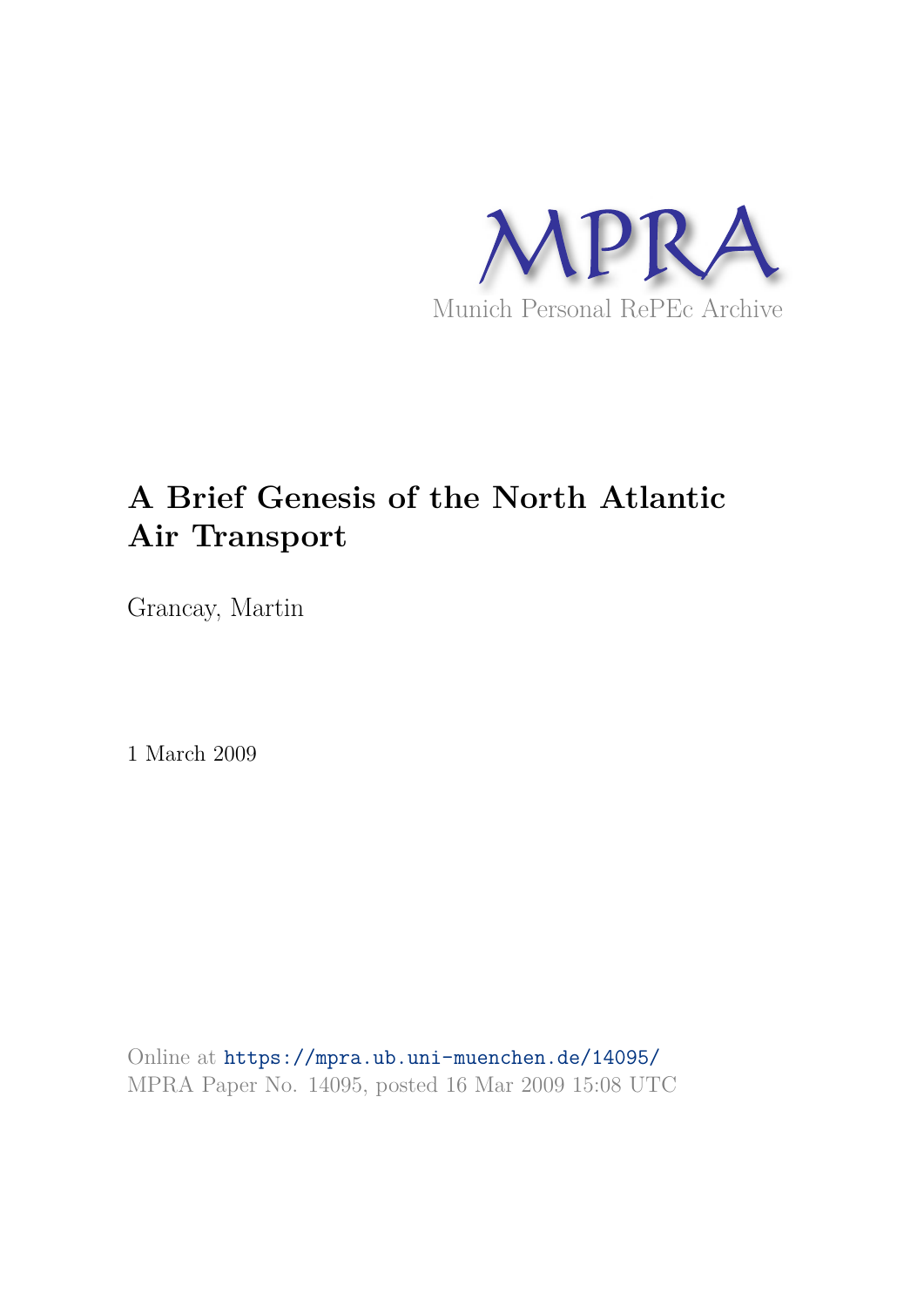# **A Brief Genesis of the North Atlantic Air Transport**

**Ing. Martin Grančay Faculty of International Relations University of Economics in Bratislava, Slovakia martin.grancay@euba.sk** 

#### **Abstract**

The aim of our paper is to analyze civil aviation relations between the United States of America and the European Union - constituting the most important intercontinental air transportation market in the world. Air transport between the EU and USA was traditionally regulated by bilateral Air Service Agreements of rather protectionist nature. The change came after Jimmy Carter had become the president of the USA and started pushing towards liberalization. After 1992, USA and some European states signed bilateral Open Skies treaties, representing an even higher level of liberalization than during Carter's era. However, the European Court of Justice declared these treaties unlawful in 2002. This decision led to a general EU-US Open Skies Agreement signed in 2007. There have been ongoing negotiations on further liberalization; however their success is highly doubtful.

**Key words:** air transport, Open Skies, European Union, United States

## **Introduction**

 $\overline{a}$ 

The United States of America and European Union are the most important air transport markets in the world and according to forecasts this situation will not change within the next twenty years. <sup>1</sup> Both regions have been acting as drivers of air transport liberalization. Whereas the United States led deregulation efforts from 1970s until 1990s, in the beginning of the 21st century it is the EU who takes over liberalization initiatives.

 $<sup>1</sup>$  Airbus: Flying by Nature..., 2007. S. 47.</sup>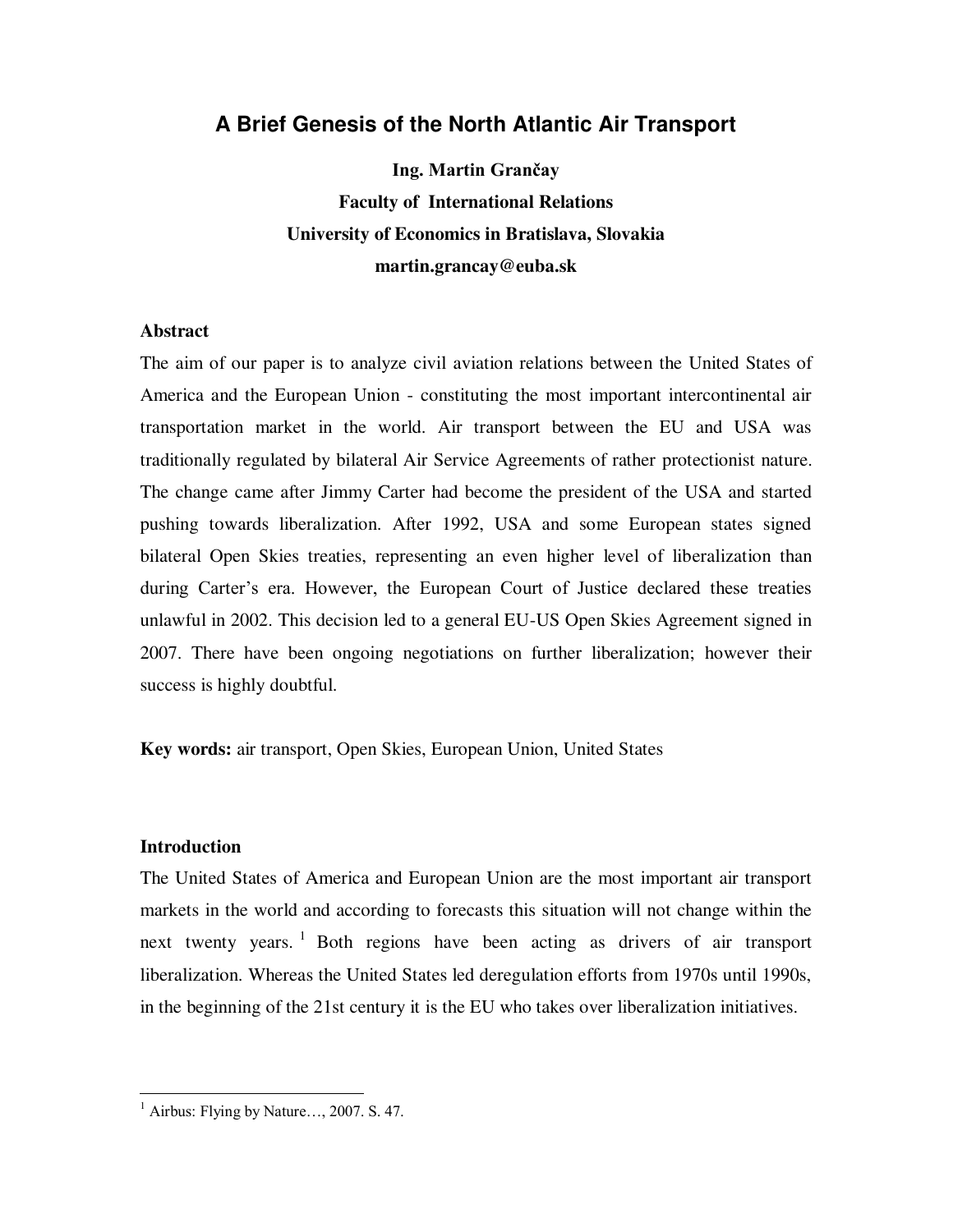The purpose of this paper is to research development of North Atlantic air transport liberalization from the end of World War II. until adoption of Open Skies Agreement in April 2007 and its entrance into force in 2008.

# **1. International civil aviation**

Before proceeding to the genesis of North Atlantic air transport liberalization it is important to explain some of the basic principles of international civil aviation. Since the Chicago conference of 1944 international aviation relations have been governed by bilateral air service agreements (ASAs). ASAs contain a set of rules that regulate commercial aviation between signatory countries – they specify airports allowed to be flown to, they designate airlines, set capacity, frequency and pricing limits. To operate flights between 10 countries, a network of 55 bilateral ASAs is needed – every country has to sign an ASA with each country. Therefore there are several thousand ASAs in today"s world, ranging from highly protectionist to completely liberal. The only fully functional multilateral ASA is the common aviation market of the European Union, including all the 27 member states of the Union.

The most important factor in determining how liberal an ASA is, is market access. Market access is granted in terms of "freedoms of the air". There are nine freedoms of the air. They are shown in the following table.

| <b>Technical</b> freedoms        |                                                         |         |  |  |
|----------------------------------|---------------------------------------------------------|---------|--|--|
| $1st$ freedom                    | To overfly one country en-route to another country.     | B       |  |  |
| $2nd$ freedom                    | To make a technical stop in another country.            | B       |  |  |
| <b>Basic commercial freedoms</b> |                                                         |         |  |  |
| $3rd$ freedom                    | To carry PCM from the home country to another country.  | $A - B$ |  |  |
| $4th$ freedom                    | To carry PCM to the home country from another country.  | $B-A$   |  |  |
| $5th$ freedom                    | To carry PCM from the home country to another country,  | $A-B-C$ |  |  |
|                                  | then continuing to a third country.                     |         |  |  |
| Derived freedoms and cabotage    |                                                         |         |  |  |
| $6th$ freedom                    | To carry PCM between two foreign countries with a stop  | $B-A-C$ |  |  |
|                                  | in the home country.                                    |         |  |  |
| $7th$ freedom                    | To carry PCM between two foreign countries without a    | $B-C$   |  |  |
|                                  | stop in the home country.                               |         |  |  |
| $8th$ freedom                    | To carry PCM from the home country to another country,  | $A-B-B$ |  |  |
|                                  | then continuing to another airport in the same country. |         |  |  |
| freedom                          | Cabotage.                                               | $B-B$   |  |  |

#### Table 1: Freedoms of the Air

A – home country, B a C – foreign countries; PCM – passengers, cargo and mail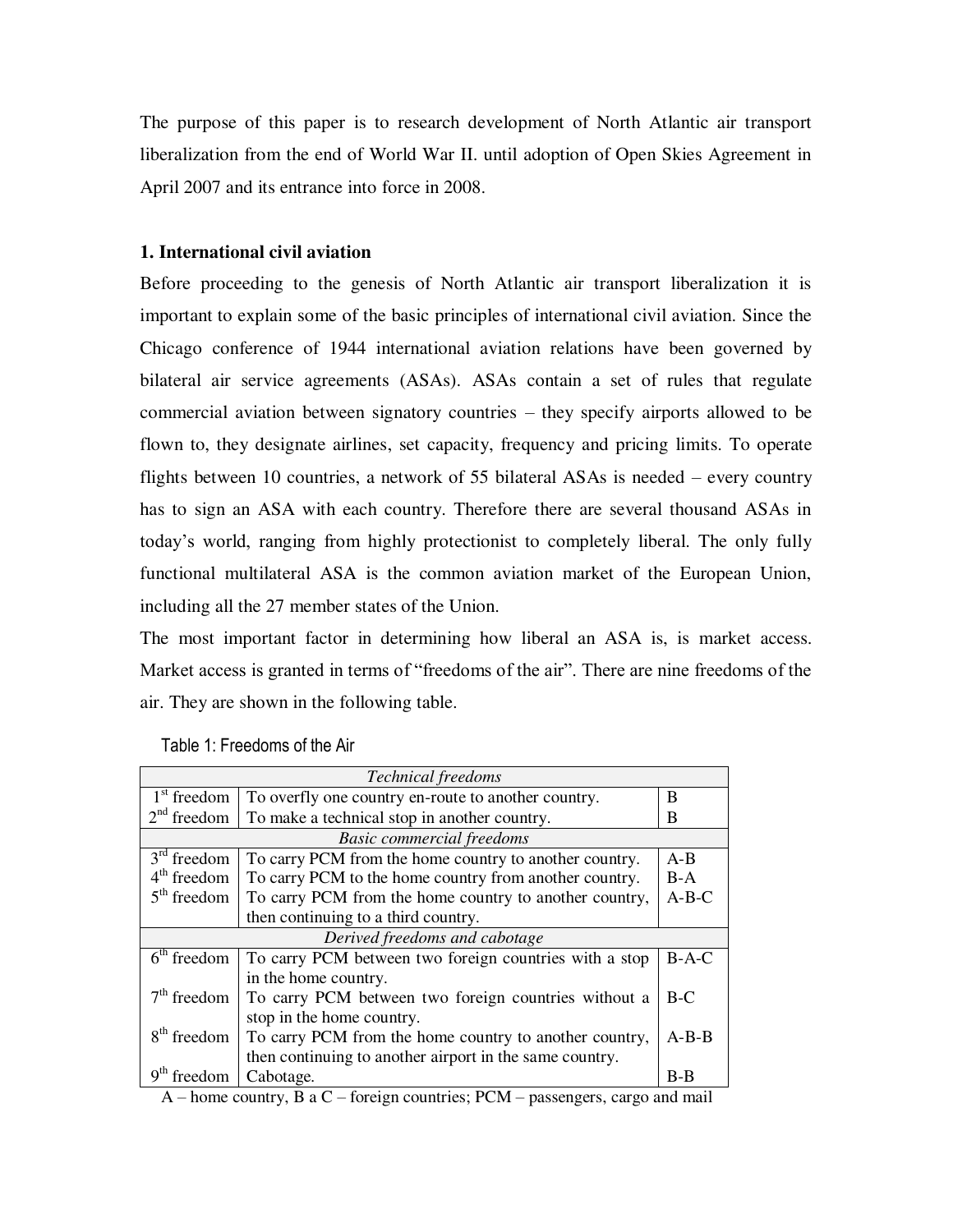The first two freedoms of the air – also called "technical freedoms" – are included in all the ASAs and they constitute a right of an airline from the first country to overfly or to make a technical stop in another country. Freedoms three-five are "commercial freedoms". They include a right to carry passengers from the home country to another country and back, and the right to carry passengers from the home country to another country with a stop in a third country. Freedoms six-eight are combinations of the first five freedoms. The ultimate freedom is called cabotage: it is a right of an air carrier to operate independent domestic flights in a foreign state.

#### **2. The origins of US-EU aviation relations**

In the decades following World War II. aviation relations between USA and western European countries were governed by traditional ASAs. The most important of them was the Bermuda I. agreement, signed between USA and United Kingdom in 1946. The agreement included multiple protectionist measures regarding designation of airlines, capacity and pricing limits. As a result of this agreement tariffs valid for international flights were set by the International Air Transport Association (IATA). It also included a list of gateway airports to be used in air transport services between USA and Great Britain, it introduced capacity sharing rules on a 50:50 basis and other protectionist measures. As an agreement between the two aviation superpowers of the era Bermuda I. soon became a template for ASAs everywhere in the world. In the 1970s there were approx. 1600 Bermuda-type agreements. $<sup>2</sup>$ </sup>

An important breakthrough occurred in 1978 when the United States signed the first liberal "Open market" agreement with the Netherlands. This was a direct result of the US presidential election won by a liberal candidate Jimmy Carter. The change of US international aviation policy resulted from three main motives, as identified by Rigas Doganis: $3\overline{3}$ 

• *Consumerism* – is a movement aiming to enhance the rights of buyers in dealings with sellers. Carter's election campaign was based on the promise to strengthen the position of buyers at the markets, which should lead to wider selection of

 2 BUTTON, K – TAYLOR, S.: International Air Transportation and Economic Development, 2000. P. 211.

<sup>&</sup>lt;sup>3</sup> DOGANIS, R.: Flying off Course, 2007. P. 52.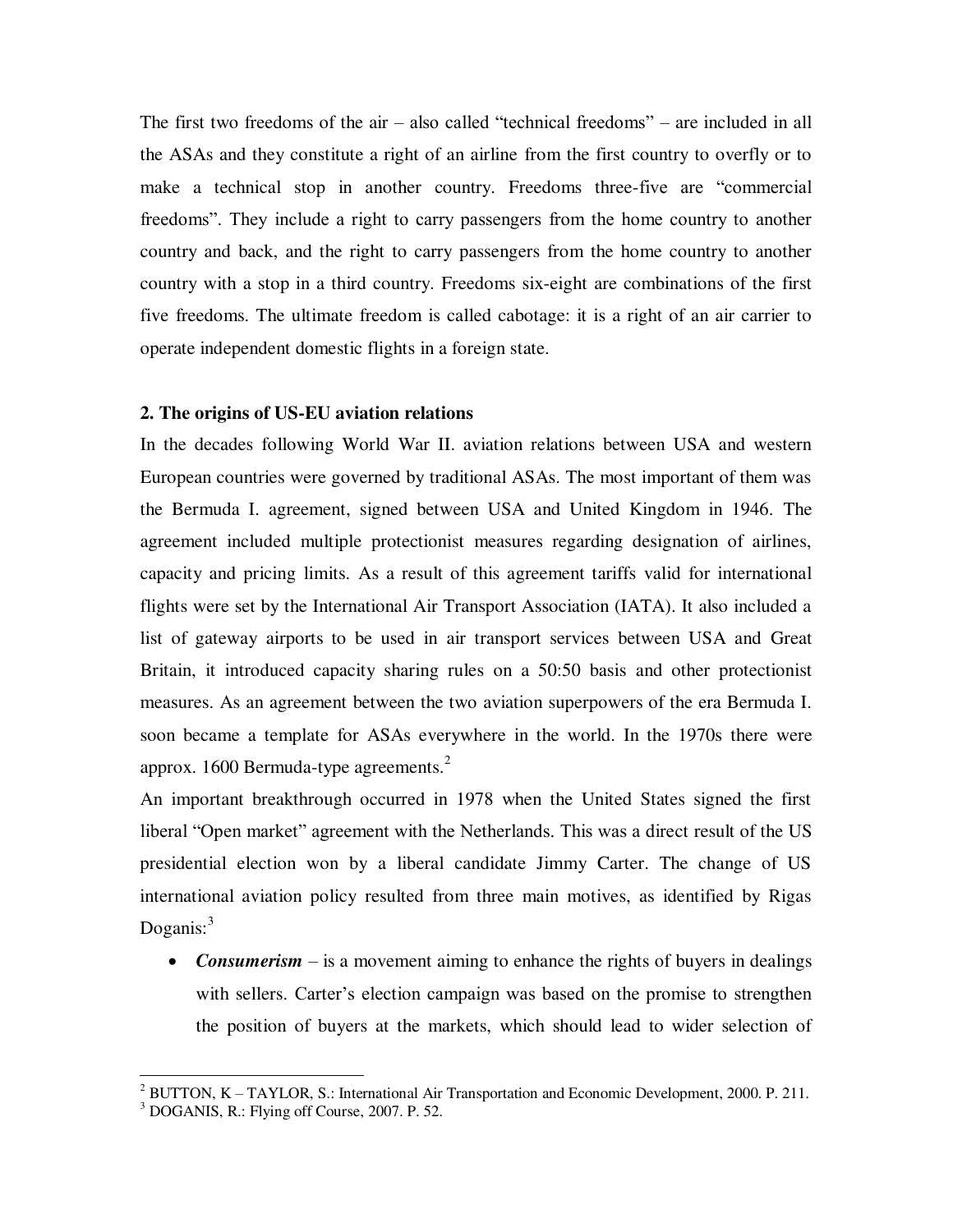goods and lower prices. Applied to international air transport this means deregulation leading to more international destinations covered by US airlines and lower flight ticket prices.

- Belief in the *invisible hand of the market* as a liberal, Carter deregulated domestic air transport, financial markets, telecommunications and other sectors of US economy. Seeing that domestic liberalization has positive effects on national economy, he expected liberalization of international economic relations to bring even higher benefits.
- *Ambition to support US airlines*  when Carter was elected president, the position of US airlines was poor – their share at the transatlantic market barely reached 40% and in some markets (the Netherlands-US, Scandinavia-US) it lied below 20%.<sup>4</sup> Therefore, the main goal of Carter's liberalization efforts was to improve the position of US airlines. Carter"s administration aimed to support the large national carriers whose place of business had been limited to the domestic market. These companies had a huge base of passengers and a potential of vast economies of scale when allowed to compete internationally. This proved to be a right strategy and after deregulation, numerous US airlines (Northwest, Delta, United and others) entered international markets.

The United States followed the program of open market agreements from 1978 to 1991. After the 1978 agreement with the Netherlands it concluded liberal ASAs with Belgium, Germany, Luxembourg and other countries. Open market agreements revoke all capacity and frequency restrictions on transatlantic air transport between signatory countries. They also liberalize price-setting rules – tariffs are no longer set by IATA, but rather by individual airlines on a double-disapproval<sup>5</sup> or country-of-origin basis. Charter traffic is fully liberalized as well.

Comparing benefits open market agreements bring to signatory countries, we come to a conclusion that there is a small imbalance in terms of market access: whereas US airlines can offer flights to Europe from any airport in the USA, European airlines have access only to specified American airports. Moreover, there is the unlimited designation clause:

<sup>4</sup> DOGANIS, R.: Flying off Course, 2007. P. 52.

 $<sup>5</sup>$  The tariff set by an airline is examined by the governments of USA and the other country. The tariff is</sup> valid unless BOTH governments disapprove.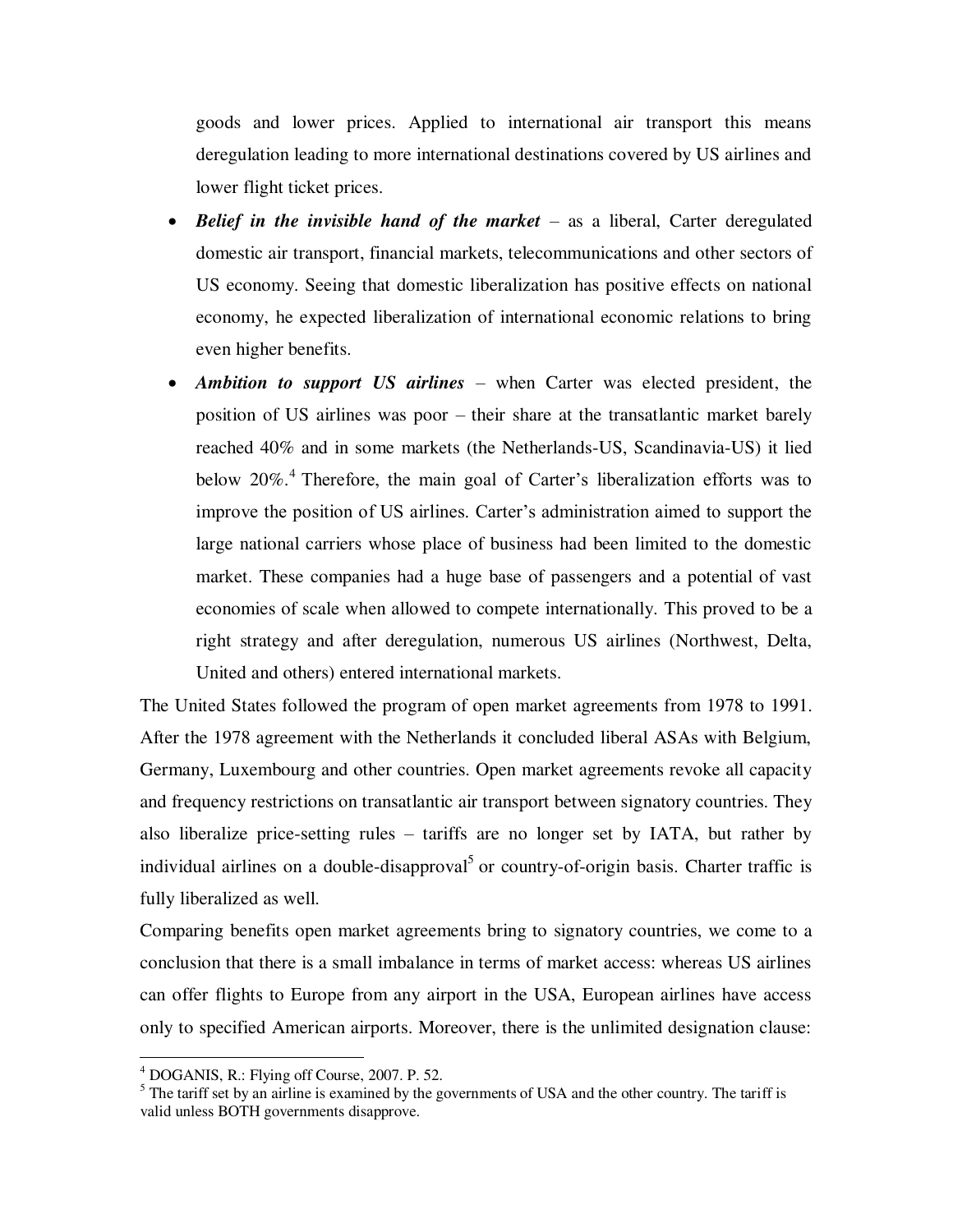Technically it is reciprocal. However, taking into account that in the 1970s and 1980s there were only few European countries with more than one long-range airline, the advantages of this clause were almost entirely on the US side. Thus, unlimited designation supported US airlines and led to the situation marked by higher efficiency of US airlines compared to their European counterparts, which lasted until the crisis in 2000.<sup>6</sup> Another controversial issue is the right of the  $5<sup>th</sup>$  freedom. Although it is reciprocal, it is of significance for US airlines only. It allows US airlines to operate transatlantic flights to a European country with connecting flights to other countries beyond (e.g. Asian destinations or other European countries). For European airlines this right makes no sense, as there are no destinations beyond USA.

Generally speaking, open market agreements had a positive impact on transatlantic air transport. The number of passengers increased dynamically (for example between 1987 and 1993 it rose by 47%, whereas the growth of domestic US market in the same period was only  $6\%$ )<sup>7</sup> and the prices of flight tickets declined considerably. However, not all the European countries took part in the open market initiative. The United Kingdom, Denmark, Greece and some other countries decided to stay out. Paradoxically studies show that European airlines from countries with liberal ASAs with USA lost their market share in 1984-1990, while airlines from countries with protectionist ASAs gained market share.<sup>8</sup> This can be explained with unlimited designation enabling fast growth of the second generation of US air carriers. On the other hand, airlines from the most liberal European countries had to invest heavily in research and development and come up with new ideas almost constantly in order to remain competitive with their US counterparts. This led to higher flexibility, better innovation capability and finally to their better market position today. We can mention Air France, Iberia, KLM or Lufthansa as examples, in contrast with bankrupt Alitalia or Olympic Airlines.

<sup>&</sup>lt;sup>6</sup> R. Doganis analyzes why European governments allowed unlimited designation to be a part of their ASAs with USA. He comes to a conclusion that the only two US airlines operating transatlantic flights in the 1970s (TWA and Pan American) were weak and completely unaggressive. Therefore European governments didn"t see the unlimited designation clause as a threat to their own national carriers. They didn"t expect the new generation of US airlines to take use of it and become the most competitive airlines in the world.

DOGANIS, R: The Airline Business, 2006. P. 33.

<sup>7</sup> ROBYN, D. – REITZES, J. – MOSELLE, B.: Beyond Open Skies..., 2005. P. 53.

<sup>8</sup> BUTTON, K.: Toward Truly Open Skies, 2002. P. 15.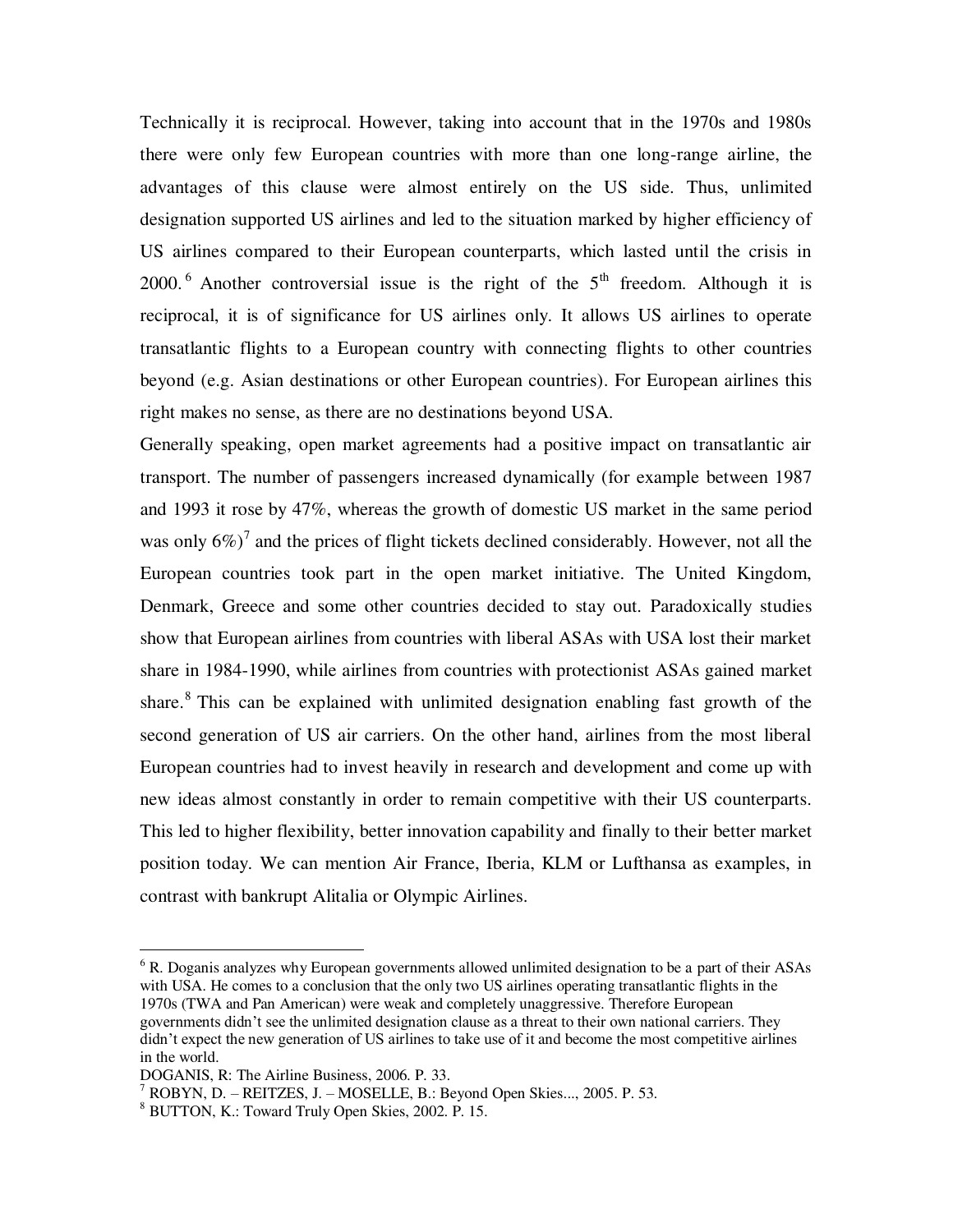# **3. The "Open skies" era**

 $\overline{a}$ 

Open market agreements stopped short of full liberalization. They still contained some minor designation and pricing restrictions. Moreover, they didn"t include provisions which would enable code-sharing between European and American airlines. Codesharing was still considered illegal under US law.

In 1992 US government introduced an era of "Open skies" agreements. It was strongly supported by airlines like American, Delta or United who realized previous liberalization through open market agreements was the main factor behind their international success.

In the late 1980s the US domestic market was close to saturation. To ensure further growth US airlines had to focus on international markets. Knowing their competitive advantage in liberal marketplace was higher than advantages of European airlines (thanks to the bigger size of internal market leading to lower unit costs), US air carriers and scientific community executed pressure on US Department of Transportation to accelerate liberalization.

In 1992 the first open skies agreement was signed between USA and the Netherlands. Three years later 7 other EU-member states followed.

The measures included in open skies agreements can be analyzed in four points:<sup>9</sup>

- *Free market competition*  no restrictions on number of designated airlines, capacity, frequencies and types of aircraft. Unlimited fifth freedom rights.
- *Pricing determined by market forces*  a fare can be disallowed only in specified circumstances and only if both governments concur (double disapproval).
- *Fair and equal opportunity to compete*  all carriers of both countries may establish sales offices in the other country and can convert and remit earnings in hard currencies at any time. Airlines are free to provide their own ground handling services. User charges cannot be discriminatory.
- *Optional seventh-freedom all-cargo rights* provide authority for an airline of one country to operate all cargo-services between the other country and a third country, through flights that are not linked to its homeland.<sup>10</sup>

 $9 \text{ MICCO, A.} - \text{SEREBRISKY, T.:}$  Competition regimes and air transport costs..., 2006. P. 29.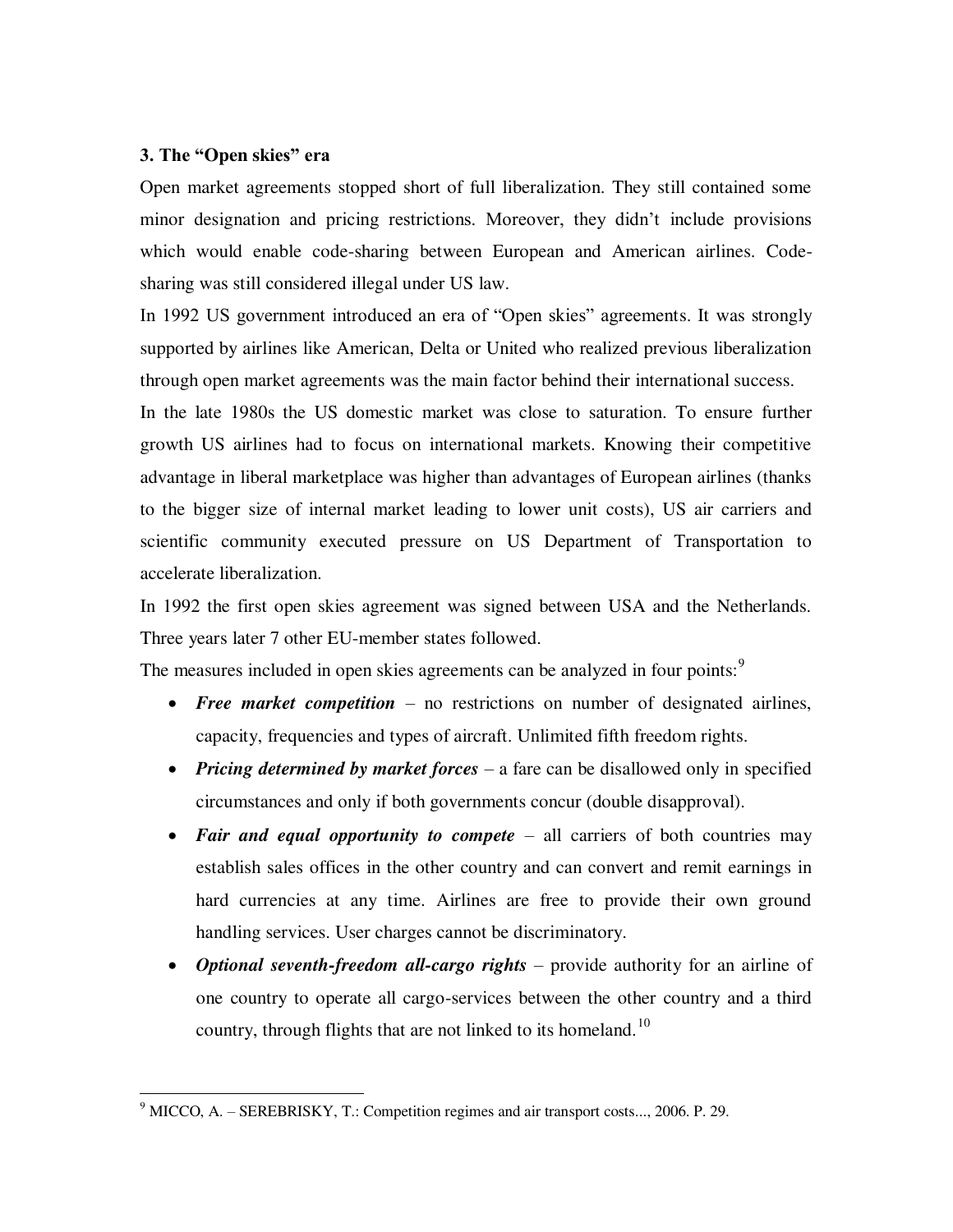The following table compares typical open market and open skies agreements.

|                            | <b>OPEN MARKET (1978-1991)</b>                                                                                                             | <b>OPEN SKIES (1992-2008)</b>       |
|----------------------------|--------------------------------------------------------------------------------------------------------------------------------------------|-------------------------------------|
| <b>Market access</b>       | Multiple designation                                                                                                                       | Multiple designation                |
|                            | US airlines: from any point in the US<br>to specified pts. in foreign countries<br>EU airlines: access limited to a<br>number of US points | Unlimited                           |
| <b>Freedoms of the air</b> | Extensive $5th$ freedom rights                                                                                                             | Unlimited $5th$ freedom rights      |
|                            |                                                                                                                                            | Optional cargo $7th$ freedom rights |
| Capacity                   | No frequency or capacity controls                                                                                                          | No frequency or capacity controls   |
|                            | Break of gauge permitted in some<br>agreements                                                                                             | Break-of-gauge rights granted       |
| <b>Tariffs</b>             | Double disapproval or country of<br>origin rules                                                                                           | Free pricing                        |
| Code-sharing               | Not part of bilateral                                                                                                                      | Permitted                           |

Table 2: "Open market" and "Open skies" agreements

*Source: BUTTON, K. – DREXLER, J.: The Implications on Economic Performance in Europe of Further Liberalization..., 2006. P. 50.* 

Probably the most important issue dealt with in open skies agreements is code-sharing. American antitrust laws have traditionally classified code-sharing as an inadmissible anticompetitive practice. However, airlines from countries with a valid open skies agreement with USA may receive an exception. For many countries this was the crucial argument when considering joining the open skies wave. A good example might be found in Germany. German national carrier – Lufthansa wanted to code-share with United Airlines. In order to receive antitrust immunity, Lufthansa exercised strong pressure on German government that finally led to conclusion of open skies agreement in 1996. Other examples of successfully granted antitrust immunity include KLM-Northwest and SAS-United. On the other hand, airlines from countries unwilling to enter into open skies arrangement with USA did not receive immunity (e.g. the proposed British Airways-American Airlines alliance).

Numerous studies have been conducted, analyzing impacts of open skies agreements on North Atlantic aviation. The US Government Accountability Office observes a rise in the number of transatlantic passengers from 28 Mio. in 1990 to 51 Mio. in 2000 and attributes a large part of the increase to liberalization.<sup>11</sup> The Brattle report, elaborated on

<sup>&</sup>lt;sup>10</sup> A model text of open skies agreements can be found at [http://www.state.gov/e/eeb/rls/othr/ata/114866.htm.](http://www.state.gov/e/eeb/rls/othr/ata/114866.htm)

<sup>&</sup>lt;sup>11</sup> US Government Accountability Office: Transatlantic Aviation..., 2004. P. 11.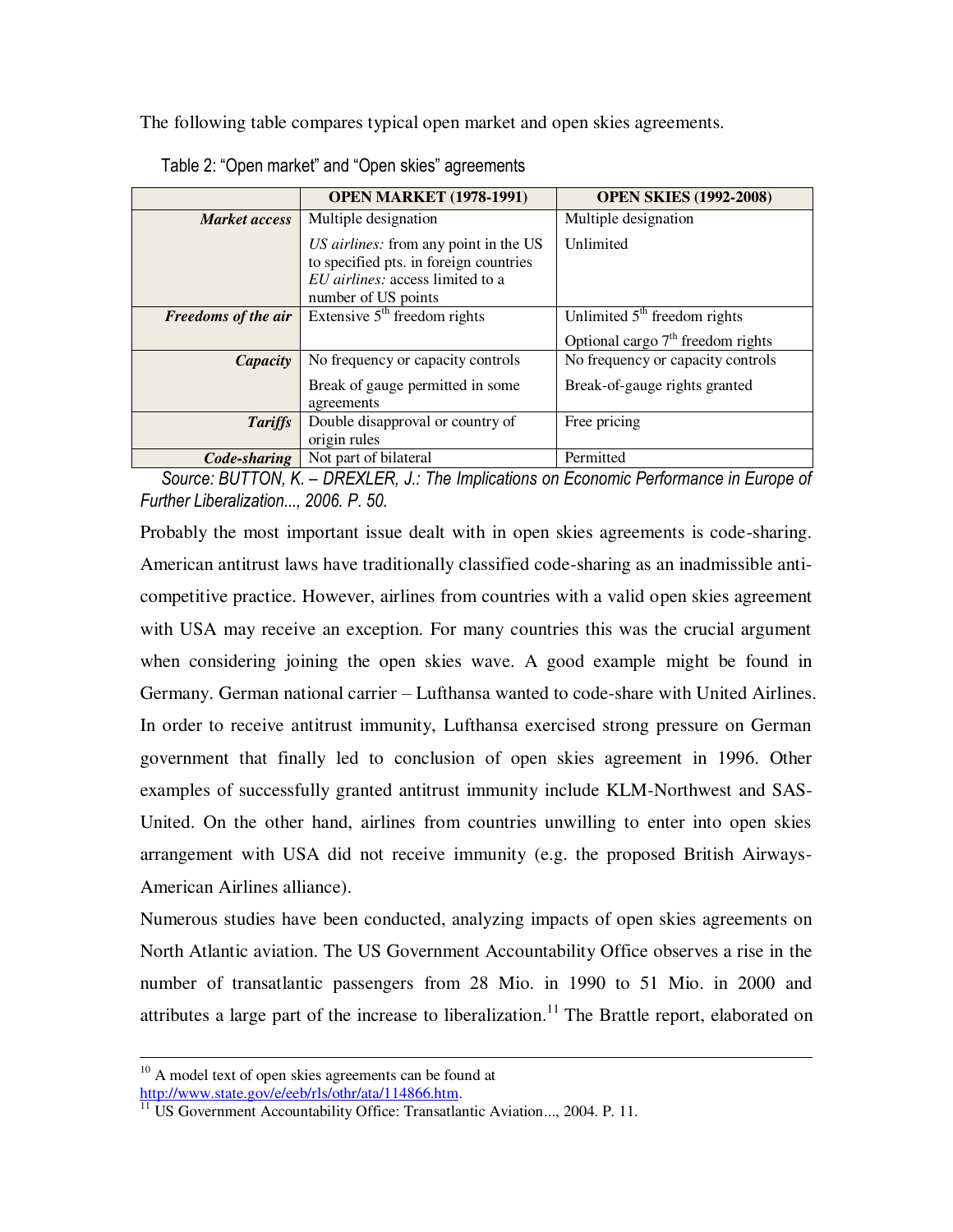behalf of the European Commission, quantifies this impact at  $10\%$ .<sup>12</sup> The main reason behind the increase was a birth of alliances enabled by easy access to antitrust immunity.<sup>13</sup> US Department of Transportation conducted a study comparing trends in transatlantic flight ticket prices at liberalized markets with trends at more protectionist markets. It comes to a conclusion that between 1996 and 1999 the decrease in flight ticket prices reached 20.1% at open skies markets while it was only 10.3% at markets governed by more restrictive ASAs.<sup>14</sup> Micco and Serebrinsky study impacts of open skies agreements on air transport costs and on international trade. According to their estimates air transport costs fell 9% in the first three years when open skies agreements were in effect, providing thus for a 7% increase in share of air transport at total cargo transportation.<sup>15</sup>

Opponents of open skies agreements included chiefly weak, inefficient, predominantly government-owned airlines. These were afraid of not being able to compete with US airlines under the rules of free market. As a result of the opposition of their national airlines some EU-members decided to reject open skies offers and retain status quo in their aviation relations with USA.

As demonstrated in the following table, out of 27 member states of the Union 11 didn"t adopt an open skies agreement with USA by 2007, among them some of the most important aviation markets in Europe – Spain and United Kingdom.

Table 3: Extent of Open skies coverage in 2007

| <b>COVERED</b>                               | <b>NOT COVERED</b>                           |
|----------------------------------------------|----------------------------------------------|
| Austria, Belgium, Czech Republic, Denmark,   | Bulgaria, Cyprus, Estonia, Greece, Hungary,  |
| Finland, France, Germany, Italy, Luxembourg, | Ireland, Latvia, Lithuania, Slovenia, Spain, |
| Malta, Netherlands, Poland, Portugal,        | United Kingdom                               |
| Romania, Slovakia, Sweden                    |                                              |
| <i>TOTAL:</i> 16                             | <i>TOTAL: 11</i>                             |

*Source: ALFORD, E. – CHAMPLEY, R.: The Impact of the 2007 U.S.-EU Open Skies Air Transport Agreement, 2007. P. 2.* 

Probably the biggest setback was unwillingness of the UK to participate in open skies initiative. The US-UK market is by far the most important transatlantic air transport market and London-Heathrow is the busiest airport in the world by international

<sup>&</sup>lt;sup>12</sup> Brattle Group: The Economic Impact of an EU-US Open Aviation Area, 2002. P. vi.

<sup>13</sup> STOBER, A.: Who Soars in Open Skies?, 2003. P. 125.

<sup>&</sup>lt;sup>14</sup> US Department of Transportation: Transatlantic Deregulation – the Alliance Network Effect, 2000. P. 3.

<sup>&</sup>lt;sup>15</sup> MICCO, A. – SEREBRISKY, T.: Competition regimes and air transport costs..., 2006. P. 27.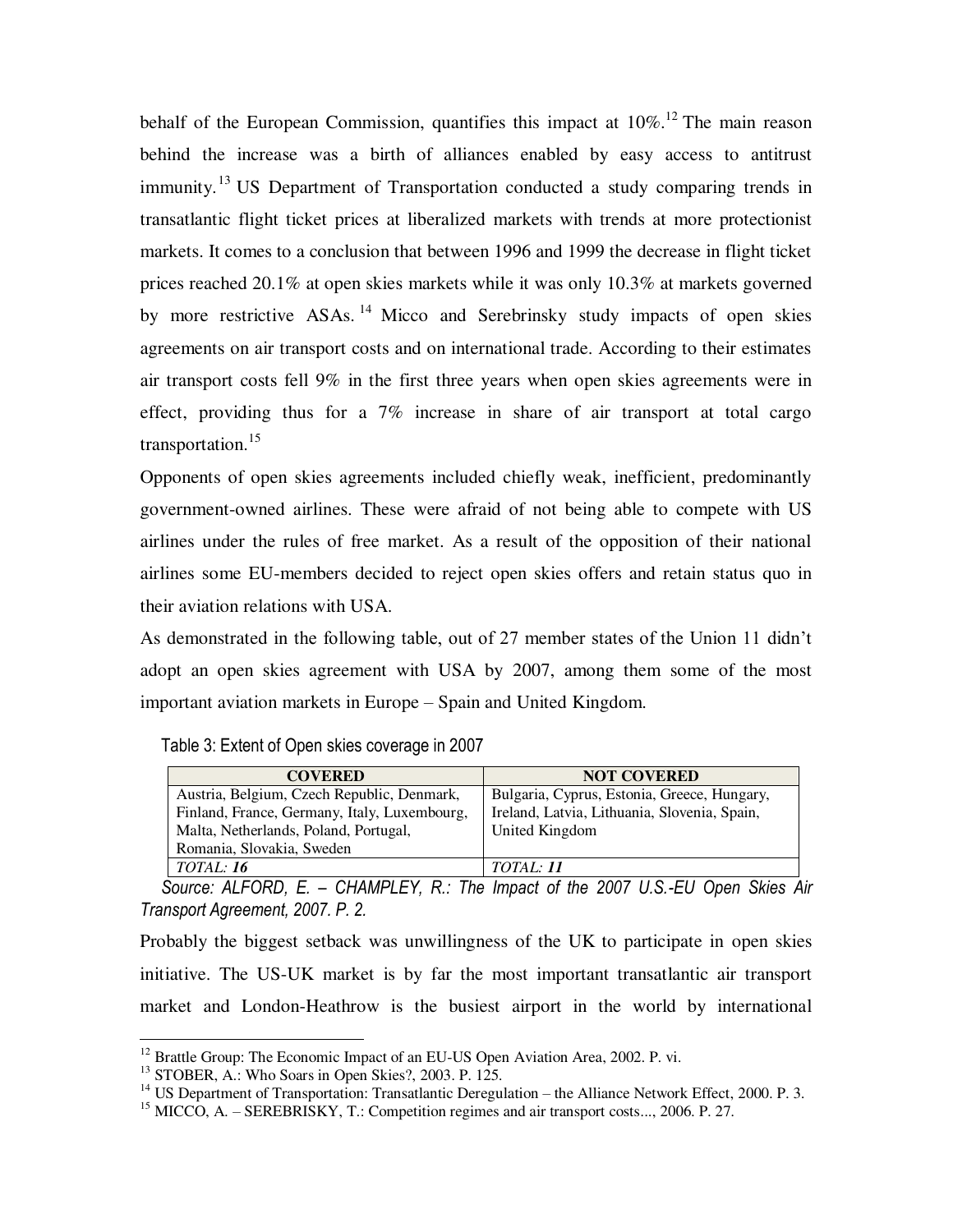passenger traffic. Since 1977 Anglo-American aviation relations were regulated by a restrictive ASA called Bermuda II. The agreement limited access to transatlantic traffic at Heathrow and Gatwick airports only to 4 airlines  $-2$  from each side of the Atlantic  $-$ British Airways, Virgin Atlantic, American Airlines and United Airlines. Furthermore, it contained a list of so-called gateway airports – the only American airports open for transatlantic service to Britain. Other measures included strict capacity and pricing limits and elimination of the  $5<sup>th</sup>$  freedom rights for US airlines.

As Bermuda II. agreement was in direct contradiction with interests of US airlines, the US government made numerous attempts to renegotiate the conditions; however, only some partial changes were achieved. Thus, Anglo-American air transport market remained governed by highly restrictive rules until 2008, when a general US-EU Open Skies Agreement entered into force.

We believe that although open skies agreements were advantageous for countries on both sides of the Atlantic, from a long-term perspective it was a smart strategy of US policymakers aiming to improve the position of US air carriers on transatlantic market. Some analysts call this strategy "divide and conquer."<sup>16</sup> The practice of negotiating separate agreements with EU-countries led to fragmentation of internal aviation market of the EU on the basis of nationality clauses. We can demonstrate this on the following example: in 1995 USA signed open skies agreements with Finland, Austria and Belgium. Each of these agreements was a bilateral, granting traffic rights only to airlines of the two respective signatory countries. US airlines received a right to offer flights to any of the aforementioned countries. However, Finnair could only offer flights between USA and Finland, Austrian between USA and Austria and Sabena between USA and Belgium. European airlines didn't receive rights of the  $7<sup>th</sup>$  freedom that would allow them to operate services between USA and a European country other than their home country. This led to fragmentation of the European internal aviation market.

Another problem (exactly as with open market agreements) was granting of the  $5<sup>th</sup>$ freedom rights to US airlines. According to our opinion, the best description of the situation was offered by a director of the DHL cargo company, R. Steisel: "The economic reality is that fifth freedom rights in Europe are more equivalent to giving US airlines

 $^{16}$  ZHANG, A. – ZHANG, Y.: Issues on liberalization of air cargo services..., 2002. P. 279.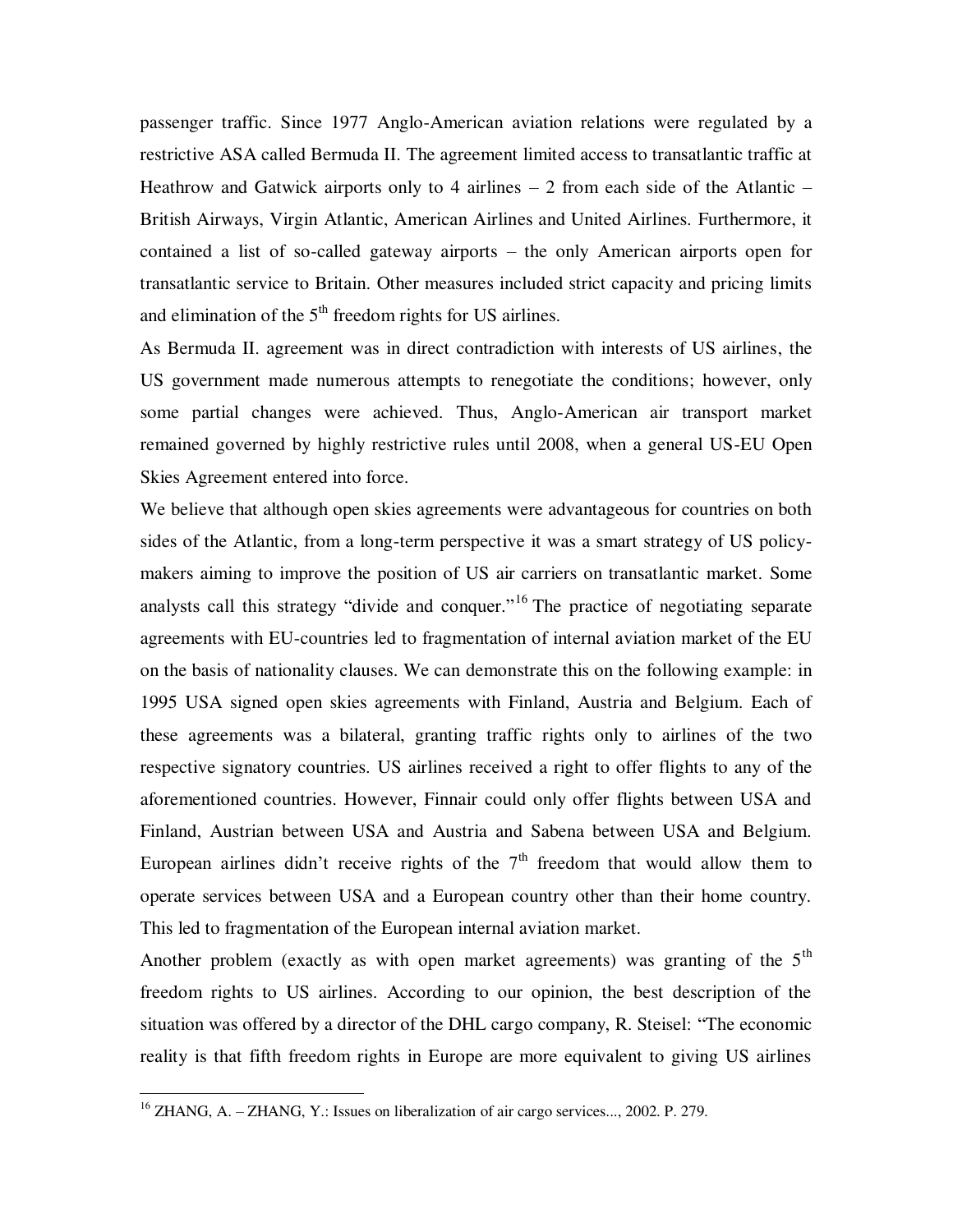cabotage rights, not just fifth freedom rights. For instance, FedEx, a US cargo carrier, can transport its shipments from Charles de Gaulle airport in France to Frankfurt on the route between the US-Charles de Gaulle-Frankfurt, whereas DHL or TNT as European carriers, could not transport cargo from New York to Los Angeles on the route Brussels/Liege-New York-Los Angeles. This enables FedEx to organize its European distribution system from its European hub of Charles de Gaulle, whereas DHL and TNT are forced to subcontract their US airlines operations to a US carrier".<sup>17</sup>

The European Commission was well aware of the situation. Understanding the threat separate open skies agreements might constitute for internal market, it asked the Council for a right to negotiate a general EU-US bilateral open skies agreement. After all the requests were rejected (in 1990, 1992 and 1995), the Commission appealed to the European Court of Justice in 1998.

### **4. The 2002 European Court of Justice judgments**

The Commission took legal action against seven EU members that had signed an open skies agreement with USA. There were two main arguments supporting the position of the EC:

- the EC has exclusive rights to negotiate international air service agreements on behalf of the EU, because separate approach by member states would harm the competition;
- nationality clauses contained in the open skies treaties violate the Community law, especially the right of establishment contained in art. 43 of the Treaty establishing the European Community<sup>18</sup>.

On the same grounds the EC also took legal action against the UK and its restrictive Bermuda II. agreement.

In November 2002 the European Court of Justice decided that by entering into open skies relations with USA "the Kingdom of Belgium [and the other states as well] has failed to fulfill its obligations under Article 5 of the EC Treaty (now Article 10 EC) and Article 52

 $17$  BUCHAN, D.: Open Skies and Deregulation – The Coming Revolution, 2003. P. 5.

<sup>&</sup>lt;sup>18</sup> Art. 43: "…restrictions on the freedom of establishment of nationals of a Member State in the territory of another Member State shall be prohibited. Such prohibition shall also apply to restrictions on the setting-up of agencies, branches or subsidiaries by nationals of any Member State established in the territory of any Member State."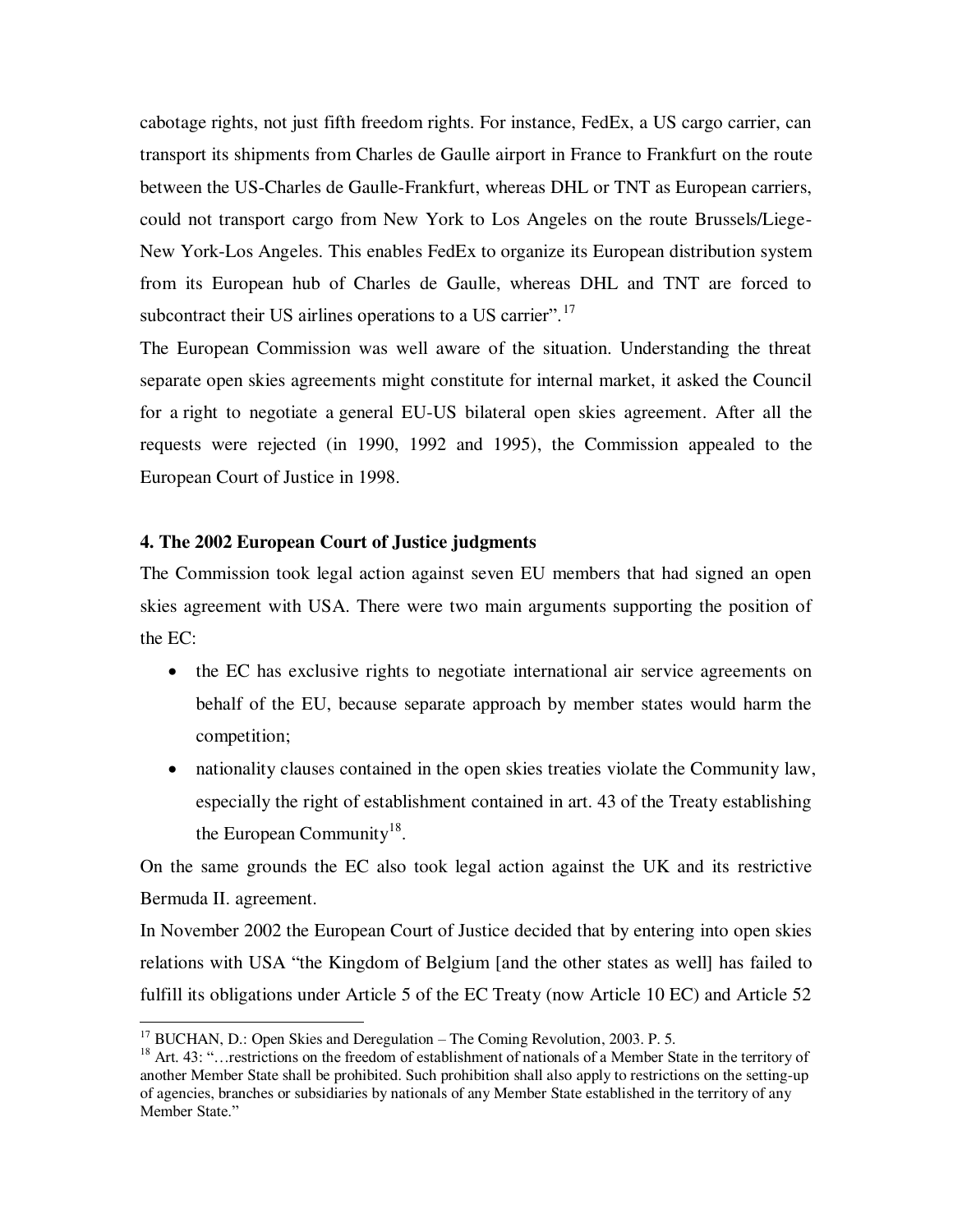of the EC Treaty (now, after amendment, Article 43 EC)."<sup>19</sup> Thus, the ECJ ruled that nationality clauses violated Community law. On the other hand, the ECJ played down the argument of the EC that it is the only entity entitled to negotiate air service agreements.

The judgment of the ECJ was widely considered to be dichotomical – it contained two different aspects, each of them in favor of a different party. First, it confirmed that nationality clauses were illegal. This could possibly have wide implications on hundreds of ASAs signed by the member states, as almost all of them contained a nationality clause. However, the Court didn"t authorize the Commission to renegotiate these ASAs. The dichotomy caused legislative uncertainty and in the weeks following the judgment it was almost impossible to predict any future steps.

Seven months later, in June 2003 the Council authorized Commission to start negotiations with USA, with the aim to establish a transatlantic common aviation area. The most important milestones of these negotiations can be seen in the following table.

| <b>DATE</b>             | <b>ACTION</b>                                                    |
|-------------------------|------------------------------------------------------------------|
| 2002, $5^{th}$ November | ECJ Open skies judgments.                                        |
| 2003, $5^{th}$ June     | Commission agrees authorization to open skies negotiations.      |
| 2003, $Ist October$     | Negotiations begin.                                              |
| 2004, $11^{th}$ June    | The Council rejects the first draft of the agreement.            |
| 2007, $2^{nd}$ March    | Draft agreement initialed in Brussels.                           |
| 2007, $22^{nd}$ March   | Agreement approved unanimously by the 27 EU transport ministers. |
| 2007, $30^{th}$ April   | Agreement signed at EU-US summit in Washington D.C.              |
| 2008, $30^{th}$ March   | Agreement enters into force.                                     |

Table 4: Countdown to Open skies

*Source: Oxera: Slots Trading under Open Skies, 2007 and multiple other sources.* 

The first draft agreement, submitted in October 2004, was rejected by the Council on the grounds of falling behind expectations and being too disadvantageous for European airlines. After eleven rounds of negotiations the agreement was finally signed on April  $30<sup>th</sup>$  2007 in Washington D.C. It entered into force on March  $30<sup>th</sup>$  2008.

#### **5. US-EU Open Skies Agreement**

 $\overline{a}$ 

The US-EU Open Skies Agreement, in force since March 30<sup>th</sup> 2008 includes the following most important measures:<sup>20</sup>

<sup>&</sup>lt;sup>19</sup> Judgement of the Court 61988J0471 of  $5<sup>th</sup>$  November 2002, case C-471/98.

<sup>20</sup> See HASAN, M.: Transatlantic Open Aviation Area…, 2008. P. 2.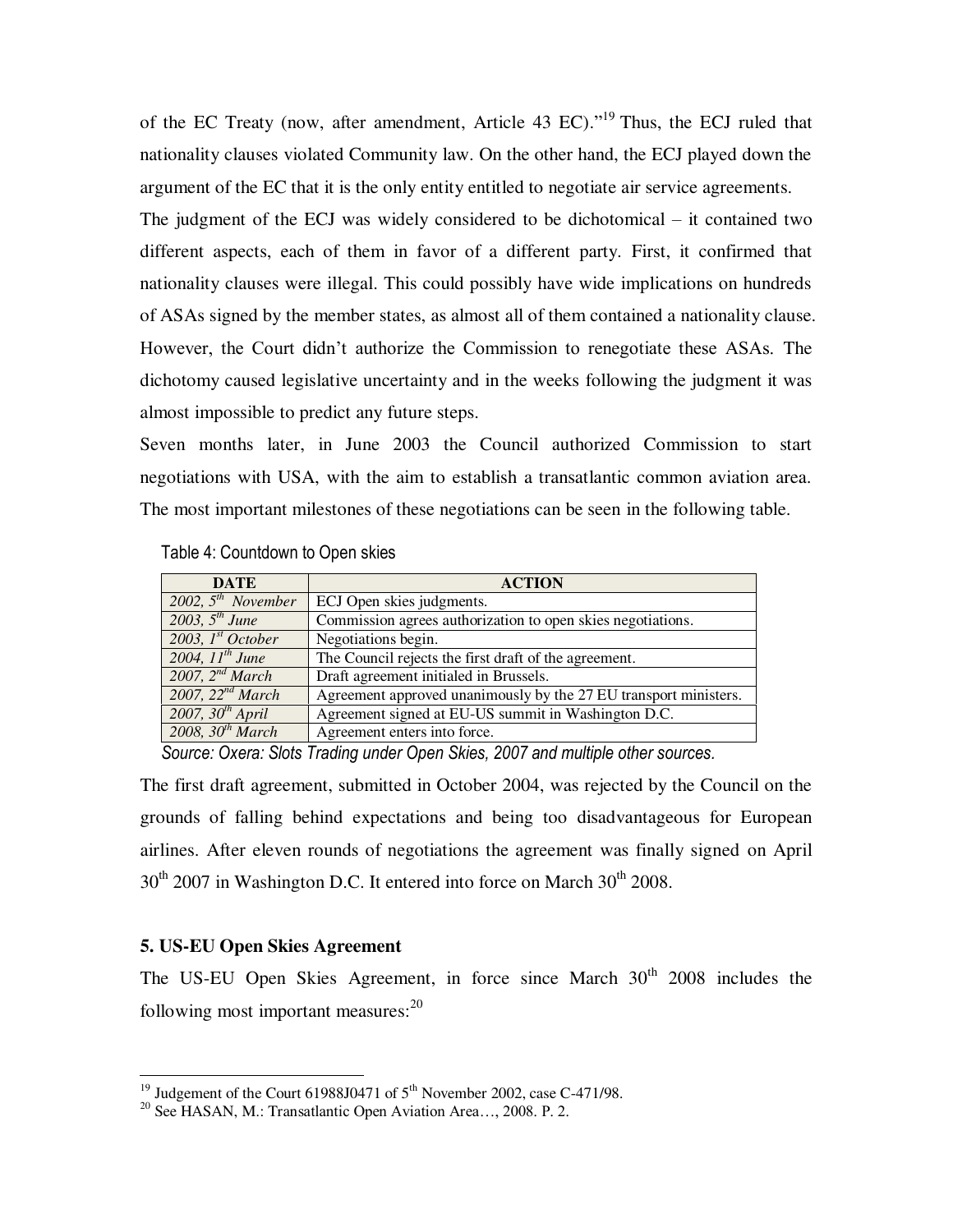- all the US and EU airlines can operate flights between any point in the EU and any point in USA;
- US accepts the Community air carrier concept i.e. airlines owned by nationals of any EU member state have the same rights and obligations;
- no capacity or frequency limits on transatlantic flights;
- free pricing;
- unlimited code-sharing for both sides;
- alliances between US and EU airlines qualify for antitrust immunity.

Even a brief look at the provisions of the Treaty would allow us to claim it forms a huge step on the way toward full liberalization of the North Atlantic air transport market. However, there are some measures which make the Treaty more advantageous for USA than for the EU. One of the most important problems – as we have already mentioned in section  $3 -$  is the  $5<sup>th</sup>$  freedom issue. Although technically it is reciprocal, it is of no use for European carriers. Whereas US airlines can operate  $5<sup>th</sup>$  freedom services between two European countries, European carriers have no access to US internal market. What is more, European negotiators didn"t succeed in their attempts to abolish Fly America program.<sup>21</sup> In contrast to these setbacks for Europe, American negotiators achieved their primary objective – unrestricted access to Heathrow airport.

Currently, negotiations on the second stage of open skies agreement are in progress. The main goals include unlimited access to US internal market and suspension of airline ownership barriers. Taking into account current global economic crisis and negative signals from the Obama administration, full liberalization of transatlantic aviation market remains utopia.

#### **Conclusion**

 $\overline{a}$ 

We believe the US-EU Open Skies Agreement can become a template for multilateral ASAs in other regions of the world. Similar projects can come into existence in South-East Asia or Latin America. Another possibility is enlarging the US-EU agreement to include further countries, for example Canada. However, we do not expect global liberalization of air transport to come forward. Economic and national security interests

 $21$  Under Fly America Act only US airlines are eligible to carry government-funded traffic.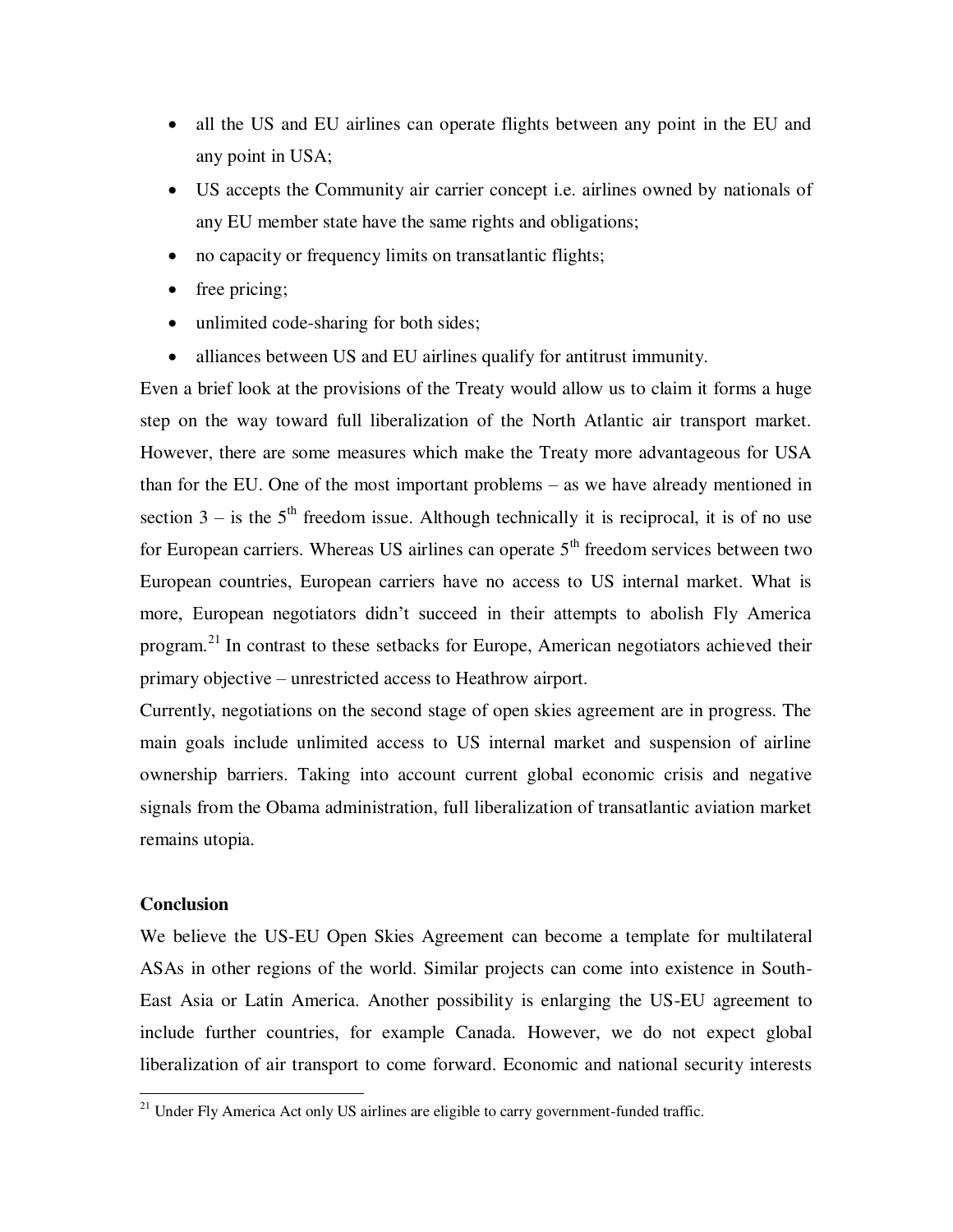of individual countries are stronger than a vision of collective benefits. It is one of the reasons the General Agreement on Trade in Services (GATS) specifically excludes air transport from liberalization. Moreover, the GATS itself is highly controversial and has a wide range of opponents. <sup>22</sup> Global economic crisis is another factor that hinders liberalization efforts. Therefore, it should be of no surprise when we claim that the implicitly set goal of the European Commission to liberalize global air transport will not be fulfilled within the next decade.

#### **References**

 $\overline{a}$ 

Airbus: *Flying by Nature. Global Market Forecast 2007-2026.* Blagnac: Airbus, 2007.

- ALFORD, E. CHAMPLEY, R.: *The Impact of the 2007 U.S.-EU Open Skies Air Transport Agreement*. [online] Washington: ITA, 2007. Occasional Paper no. 07-001. [\(http://www.ita.doc.gov/media/Publications/pdf/openskies\\_2007.pdf\)](http://www.ita.doc.gov/media/Publications/pdf/openskies_2007.pdf)
- Brattle Group: *The Economic Impact of an EU-US Open Aviation Area*. London: The Brattle Group, 2002.
- BUCHAN, D.: *Open Skies and Deregulation – The Coming Revolution*. [online] Brussels: The European Policy Centre, 2003. [\(www.epc.eu/TEWN/pdf/600987117](http://www.epc.eu/TEWN/pdf/600987117%20_EPCAirline%20Deregulation.pdf)  [\\_EPCAirline Deregulation.pdf](http://www.epc.eu/TEWN/pdf/600987117%20_EPCAirline%20Deregulation.pdf)*,* 5.12.2008)
- BUTTON, K.: Toward Truly Open Skies. In: *Regulation*, Fall 2002, Vol. 25, no. 3.
- BUTTON, K TAYLOR, S.: International Air Transportation and Economic Development. In: *Journal of Air Transport Management*, 2000, Vol. 6.
- BUYCK, C.: The EU"s Historic Judgment. In: *Air Transport World*, 1/2003.
- DOGANIS, R.: *Flying off Course*. Abingdon: Routledge, 2007. ISBN 978-0-415-21324- 0.
- DOGANIS, R: *The Airline Business*. Abingdon: Routledge, 2006. ISBN 978-0-415- 34615-3.
- European Court of Justice: *Judgment of the Court 61988J0471 of 5th November 2002, case C-471/98.*

 $^{22}$  LIPKOVÁ, Ľ. et al: Medzinárodné hospodárske vzťahy, 2006. P. 364.